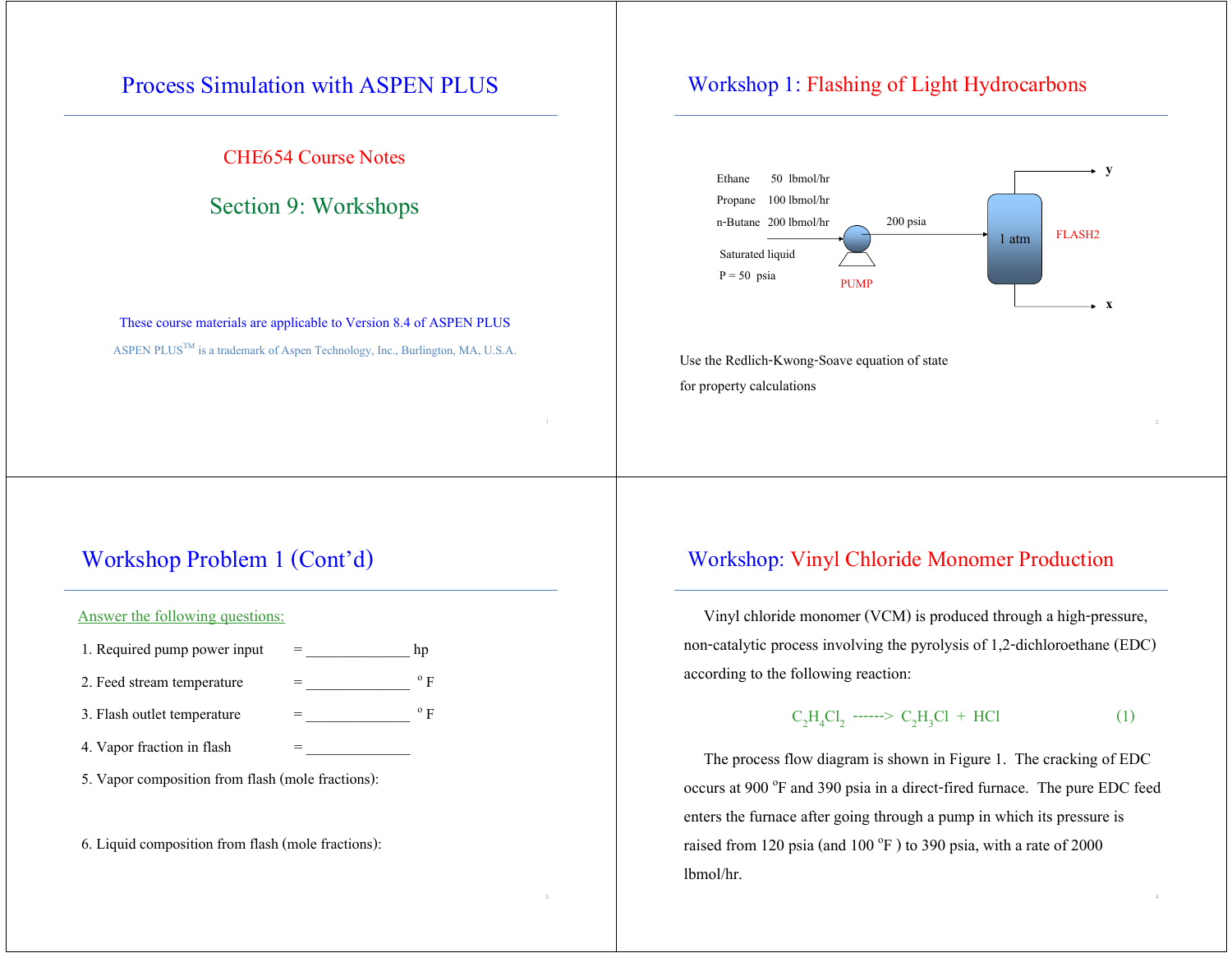# Vinyl Chloride Monomer Production (Cont'd)

 By-products of pyrolysis consist principally of acetylene and chloroprene through the following reactions:

| $C_2H_4Cl_2$ ------> $C_2H_2$ + 2HCl   | (2) |
|----------------------------------------|-----|
| $C_2H_3Cl + C_2H_2$ ------> $C_4H_5Cl$ | (3) |

 The overall EDC conversion is maintained at 55%, with a selectivity of 98% for VCM production (reaction 1), and 2% for acetylene (reaction 2). Seventy-five percent (75%) of the acetylene produced is converted into chloroprene.

## Vinyl Chloride Monomer Production (Cont'd)

 The hot gas from the furnace is quenched to 10 degrees below saturation prior to fractionation. Two distillation column are used for the purification of VCM product. In the first column, HCl is removed overhead and sent to the oxychlorination unit, while at the same time, it is desirable to maintain a target of 50 ppm (by weight) HCL in the bottoms of this column. In the second column, VCM product is delivered overhead, while the bottom stream containing unreacted EDC is recycled back to the cracker. The recycle EDC stream is treated to remove chloroprene which could hinder pyrolysis and fractionation.

### Figure 1: Vinyl Chloride Monomer Production Process



### Workshop 2: VCM Base-Case Flowsheet Simulation

Develop a base-case ASPEN PLUS simulation for the VCM flowsheet, using the following information:

- a) Model the cracker furnace with the RSTOIC reactor model. Consider only the main VCM reaction at this point.
- b) Model the reactor effluent quench using an appropriate ASPEN PLUS model. Assume 10 degrees subcooling, and a pressure drop of 5 psia across the quench.
- c) Model both the HCL and VCM columns using the DSTWU shortcut model. Specifications for the 2 columns are: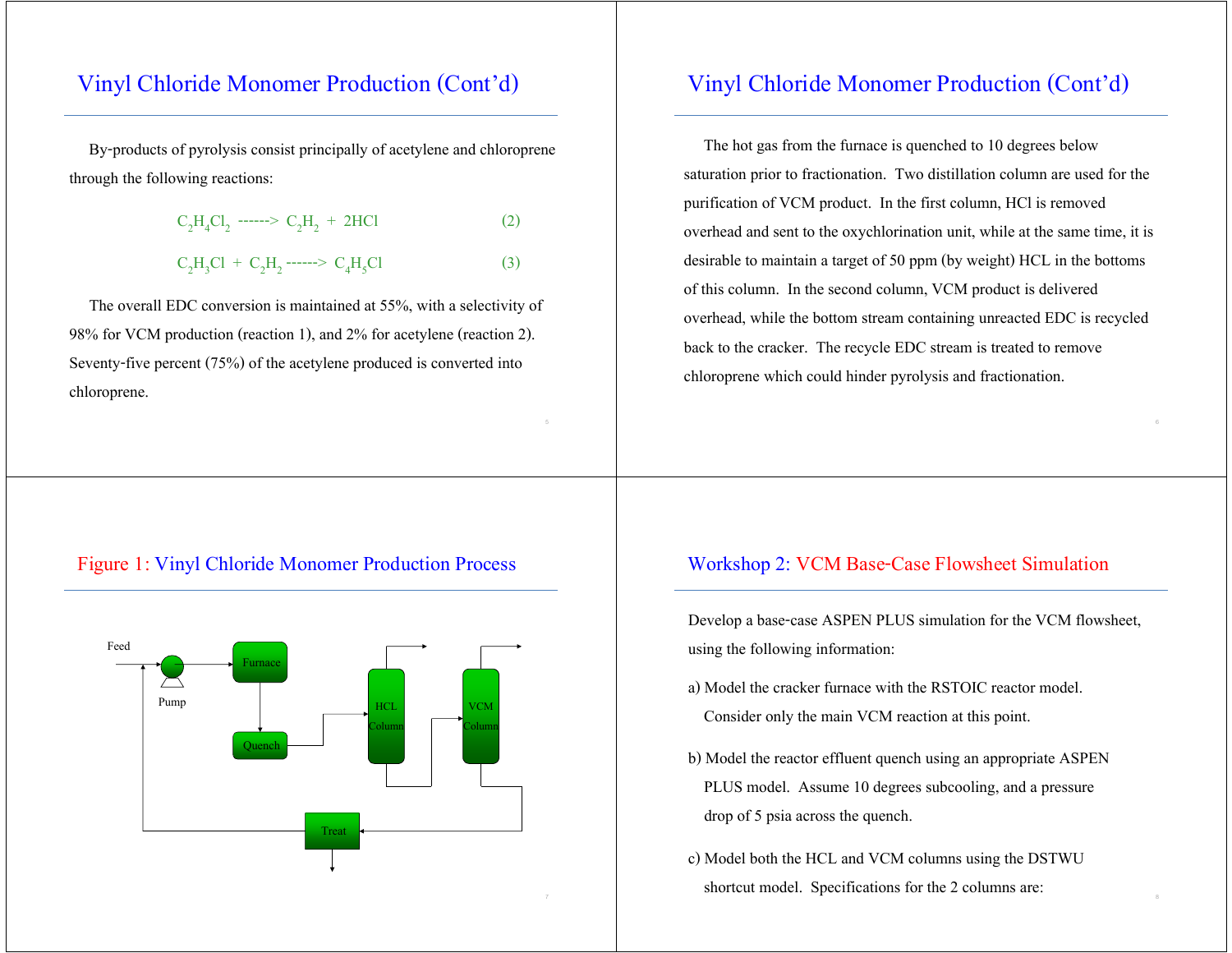# VCM Workshop 2 (Cont'd):

#### HCL Column:

| Theoretical stages         | 15         | close the recycle loop from the VCM column. Ignore the            |  |
|----------------------------|------------|-------------------------------------------------------------------|--|
| Condenser (total) pressure | $360$ psia | treatment block at this point.                                    |  |
| Reboiler pressure          | $370$ psia |                                                                   |  |
| HCL recovery in overheads  | 99.9%      | e) Use the Redlich-Kwong-Soave equation of state to represent the |  |
| VCM recovery in bottoms    | 99.9%      | physical properties of the system.                                |  |
| <b>VCM Column:</b>         |            |                                                                   |  |
| Theoretical stages         | 10         | Answer the following questions:                                   |  |
| Condenser (total) pressure | $115$ psia | Btu/hr<br>1. Furnace heat duty                                    |  |
| Reboiler pressure          | $120$ psia | Btu/hr<br>2. Quench cooling duty                                  |  |
| VCM recovery in overheads  | 99.9%      | $\mathrm{P}_{\mathrm{F}}$<br>3. Quench outlet temperature         |  |
| EDC recovery in bottoms    | 99.9%      |                                                                   |  |
|                            |            |                                                                   |  |

# VCM Workshop 2 (Cont'd):

- d) Assume the flowrate of recycle EDC is 1600 lbmol/hr, but do not close the recycle loop from the VCM column. Ignore the treatment block at this point.
- e) Use the Redlich-Kwong-Soave equation of state to represent the physical properties of the system.

#### Answer the following questions:

| 1. Furnace heat duty         | Btu/hr      |
|------------------------------|-------------|
| 2. Quench cooling duty       | Btu/hr      |
| 3. Quench outlet temperature | $\rm ^{o}F$ |

## VCM Workshop 2 (Cont'd):

4. Did we achieve the 50 ppm target of HCl at the bottom of the HCl column? \_\_\_\_\_\_\_\_\_\_

If not, HCl conc. at the bottom of column  $=$  ppm (mass)

- 5. VCM purity in the overhead of VCM column =  $\mu$  mole%
- 6. HCL column key results:
	- Actual reflux ratio =
	- Feed tray location = \_\_\_\_\_\_\_\_\_\_\_
	- Top temperature and bottom temperature  $=$   $^{\circ}$ F
	- Condenser and reboiler duties = \_\_\_\_\_\_\_\_\_\_\_\_\_\_\_\_\_\_\_\_\_\_\_\_ Btu/hr

## VCM Workshop 2 (Cont'd):

7. VCM column key results: • Actual reflux ratio = \_\_\_\_\_\_\_\_\_\_\_ • Feed tray location = • Top temperature and bottom temperature  $=$   $^{\circ}$ F • Condenser and reboiler duties = \_\_\_\_\_\_\_\_\_\_\_\_\_\_\_\_\_\_\_ Btu/hr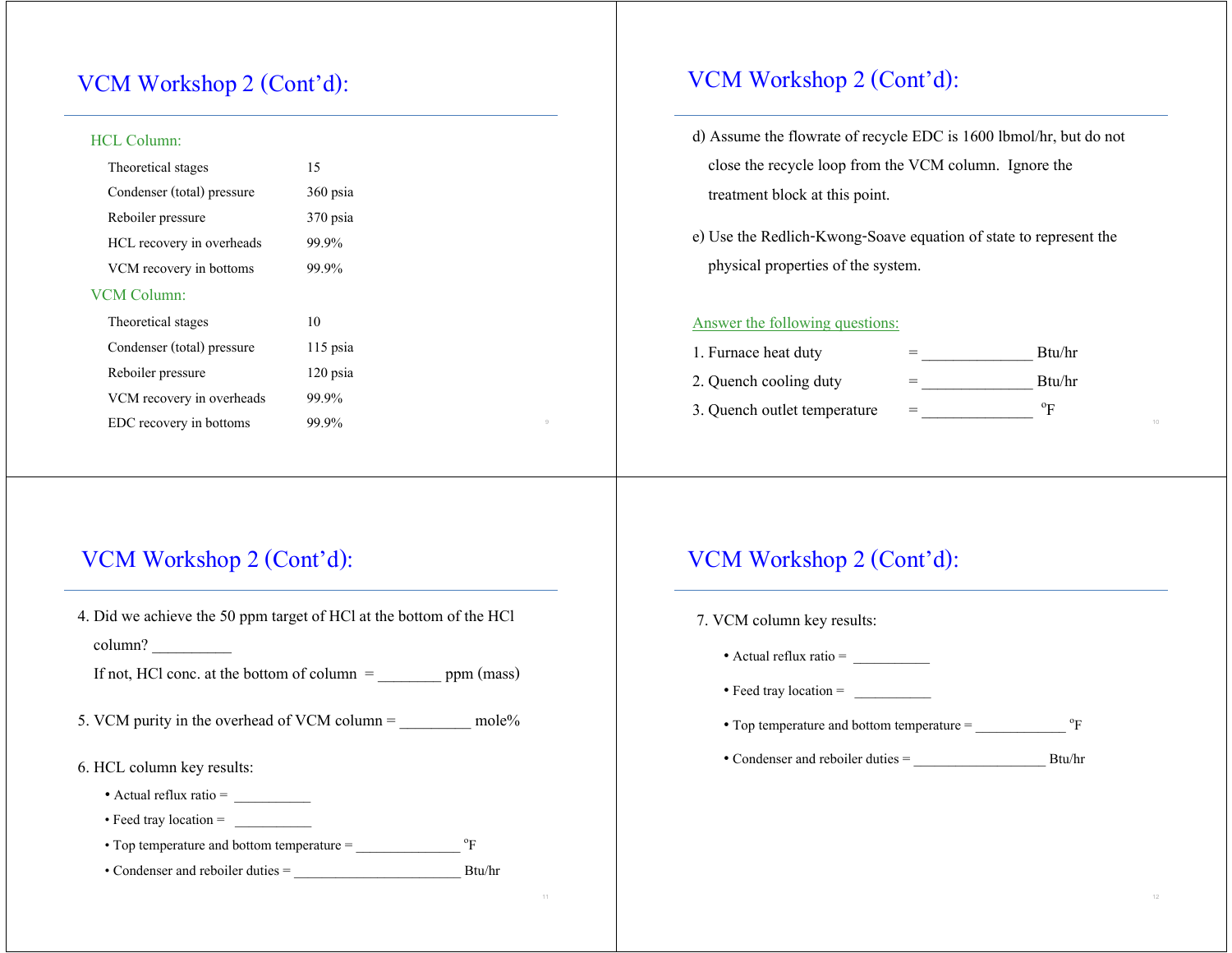## Workshop 3: VCM Sensitivity and Design-Specs

### A) Sensitivity Analysis:

 During operation, EDC conversion in the cracker may vary between 50% and 60%. Use the sensitivity analysis capability in ASPEN PLUS to develop plots of furnace heat duty and quench cooling duty as <sup>a</sup> function of EDC conversion.

### B) Design Specifications:

 The specified HCL recovery of 99.9% for the HCL column is not sufficient to meet the specification of 50 ppm HCL in the bottoms.

### Workshop 4: Introducing a Non-Databank Component

 For this workshop, let's assume that chloroprene, a by-product of the EDC cracking reaction, does not appear in the ASPEN PLUS pure component databanks (in reality, it does). However, the following property data are available for chloroprene:

| Molecular weight:               | 88.5364                         |                                                                  |  |
|---------------------------------|---------------------------------|------------------------------------------------------------------|--|
| Critical temperature:           | 525.0 K                         | $C_{\text{PIG}} = 21.2655 + 0.05355T - 8.0776 \times 10^{-5}T^2$ |  |
| Critical pressure:              | $42.04$ atm                     | $+1.01287 \times 10^{-7}$ T <sup>3</sup>                         |  |
| Critical volume:                | $0.273 \text{ m}^3/\text{kmol}$ | where $C_{PIG}$ is in Btu/lbmol-R and T is in C.                 |  |
| Critical compressibility factor | 0.266                           |                                                                  |  |
| Pitzer acentric factor:         | 0.19743                         |                                                                  |  |
| Normal boiling point:           | 59.4 °C<br>15                   |                                                                  |  |

### Workshop 3: VCM Design-Specs (Cont'd)

#### B) Design Specifications (Cont'd):

 Use the design-spec capability in ASPEN PLUS to determine the HCL recovery that corresponds to 50 ppm HCL (by weight) in the bottoms from the HCL column.

 What is the required HCl recovery in the HCL column in order to achieve the 50 ppm target?

### Workshop 4 (Cont'd)

| Ideal gas heat of formation:          | 73,010 kJ/kmol  |
|---------------------------------------|-----------------|
| Ideal gas free energy of formation:   | 114,800 kJ/kmol |
| Heat of vaporization at $T_{\rm B}$ : | 27,883 kJ/kmol  |
| Ideal gas heat capacity:              |                 |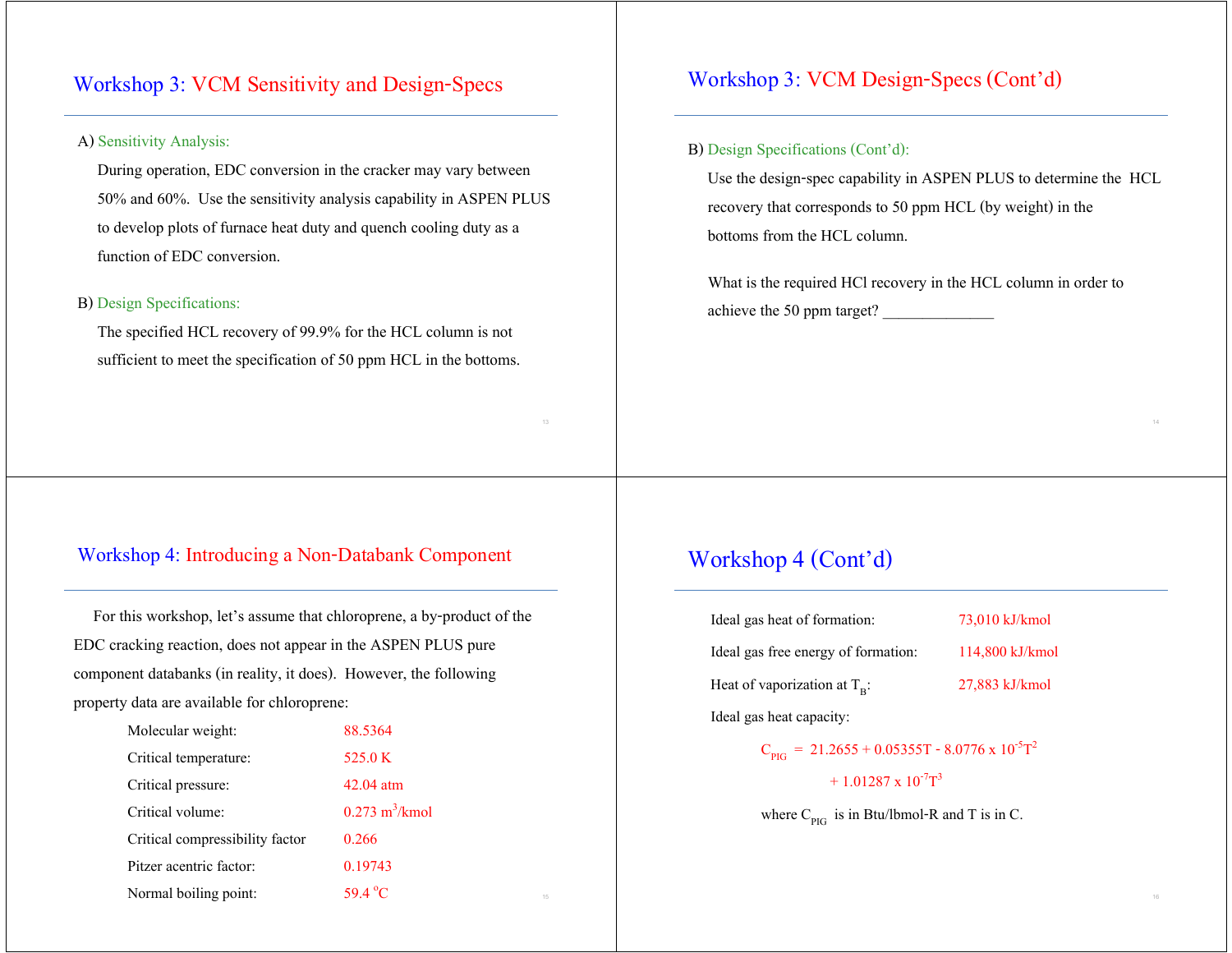# Workshop 4 (Cont'd)

#### Vapor pressure:

| $T(^{\circ}C)$ | P(mmHg) |     | $T(^{\circ}C)$ P(mmHg) |
|----------------|---------|-----|------------------------|
| 0              | 72.74   | 80  | 1391.72                |
| 20             | 181.52  | 100 | 2331.65                |
| 40             | 395.67  | 130 | 4558.41                |
| 59.4           | 760.27  | 160 | 8092.34                |

# Workshop 4 (Cont'd)

Answer the following questions:

1. Furnace heat duty (for 3 reactions) =  $\qquad \qquad$  Btu/hr

2. Quench cooling duty = \_\_\_\_\_\_\_\_\_\_\_\_\_\_\_\_\_\_ Btu/hr

3. Chloroprene mole flow and mass fraction at the bottom of VCM column

4. HCL column parameters:

 $-$  Reflux ratio  $=$ 

– Distillate to feed ratio = \_\_\_\_\_\_\_\_\_\_\_\_\_

 $-$  Feed tray location  $\overline{\phantom{a}}$ 

# Workshop 4 (Cont'd)

 Introduce chloroprene into the VCM simulation. Enter the required physical property data using the appropriate GUI forms. Be sure to leave the Component Name column in the Selection tab of the Components Specifications form blank to indicate that chloroprene is a non-databank component.

Use the flowsheet in Workshop 3B as the starting point.

Note: You are given more property data than needed. What are the redundant property data?

## Workshop 5: RADFRAC Distillation Model

 Model the HCL column rigorously using the RADFRAC distillation model in ASPEN PLUS. Using the feed location and the distillate to feed ratio determined from the shortcut calculations of Workshop 4, determine the reflux ratio, condenser, and reboiler duties that will give 50 ppm of HCL in the bottoms of the first column.

#### Answer the following questions:

| 1. Calculated reflux ratio |        |
|----------------------------|--------|
| 2. RADFRAC condenser duty  | Btu/hr |
| 3. RADFRAC reboiler duty   | Btu/hr |